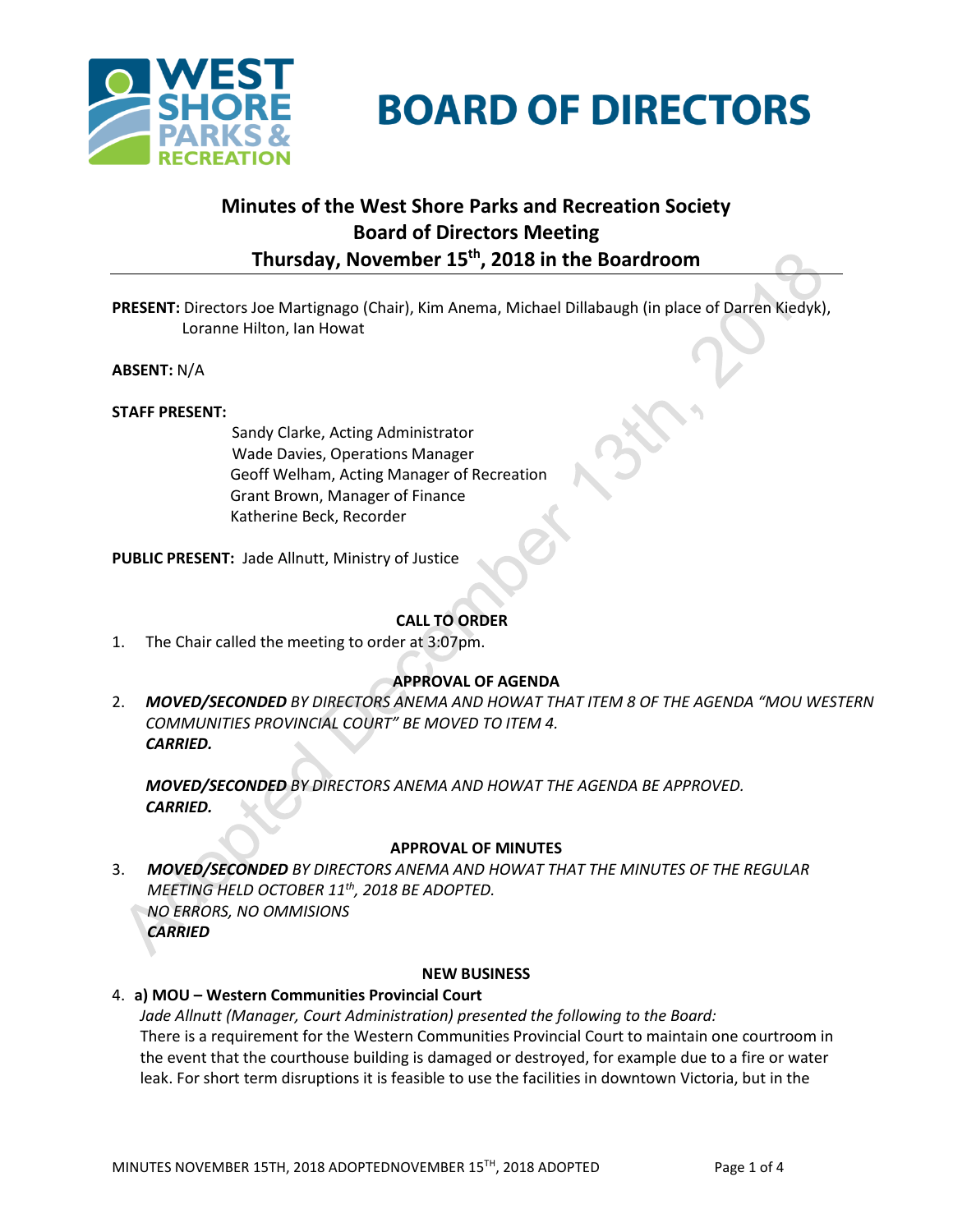event of a prolonged facility closure, they are looking for an alternative space within the Western Communities to run court proceedings, and ensure business continuity.

Specifically, they are looking for one of two rooms which West Shore Parks & Recreation would be able to offer, free of charge, for their use in such an event, until the courthouse building is operational again. The cost of data and equipment would be born by the ministry, but there would be no cost to the ministry for use of the room itself. It was clarified that this would be in the event of a disaster specifically impacting the courthouse building, rather than a regional disaster such as an earthquake that may also impact WSPR facilities.

Acting Administrator Sandy Clarke noted that rooms that could serve this purpose had been identified, but have since been occupied by programs displaced by the move of programs out of Royal Bay. Prior to moving forward in investigating other potential spaces it was decided to bring the MOU proposal forward to the Board.

Director Howat inquired about the insurance coverage that was in place and whether there was coverage for costs associated with an alternate facility in the event of an emergency. Ms. Allnutt agreed to look into this and report her findings to staff.

*MOVED/SECONDED BY DIRECTORS ANEMA AND HOWAT THAT THE BOARD SUPPORT THE MOU IN PRINCIPLE PENDING IDENTIFICATION OF A SUITABLE SPACE, AND CLARIFICATION OF MINISTRY OF JUSTICE INSURANCE BY MS. ALLNUTT. CARRIED*

**PUBLIC PARTICIPATION**

5. N/A

# **CHAIR'S REMARKS**

6. N/A

# **STANDING COMMITTEES**

#### 7. **a) Finance Committee**

*Director Anema commented that following two motions were carried in the November Finance Committee Meeting:*

# **Unfunded TCA Report**

**MOVED/SECONDED** BY DIRECTORS HOWAT AND MARTIGNAGO TO PROCEED WITH THE THIRD OPTION PRESENTED IN THE REPORT: A 20 YEAR REPAYMENT SCHEDULE WITH A 4.13% INTEREST RATE ON A TERM FROM 2010-2029.

**CARRIED**

**3 rd Quarterly Financial Report MOVED/SECONDED** BY DIRECTORS MARTIGNAGO AND HILTON TO RECEIVE THE 3rd QUARTERLY FINANCIAL REPORT FOR INFORMATION. **CARRIED**

#### **b) Transition Update**

*Acting Administrator, Sandy Clarke highlighted the following:*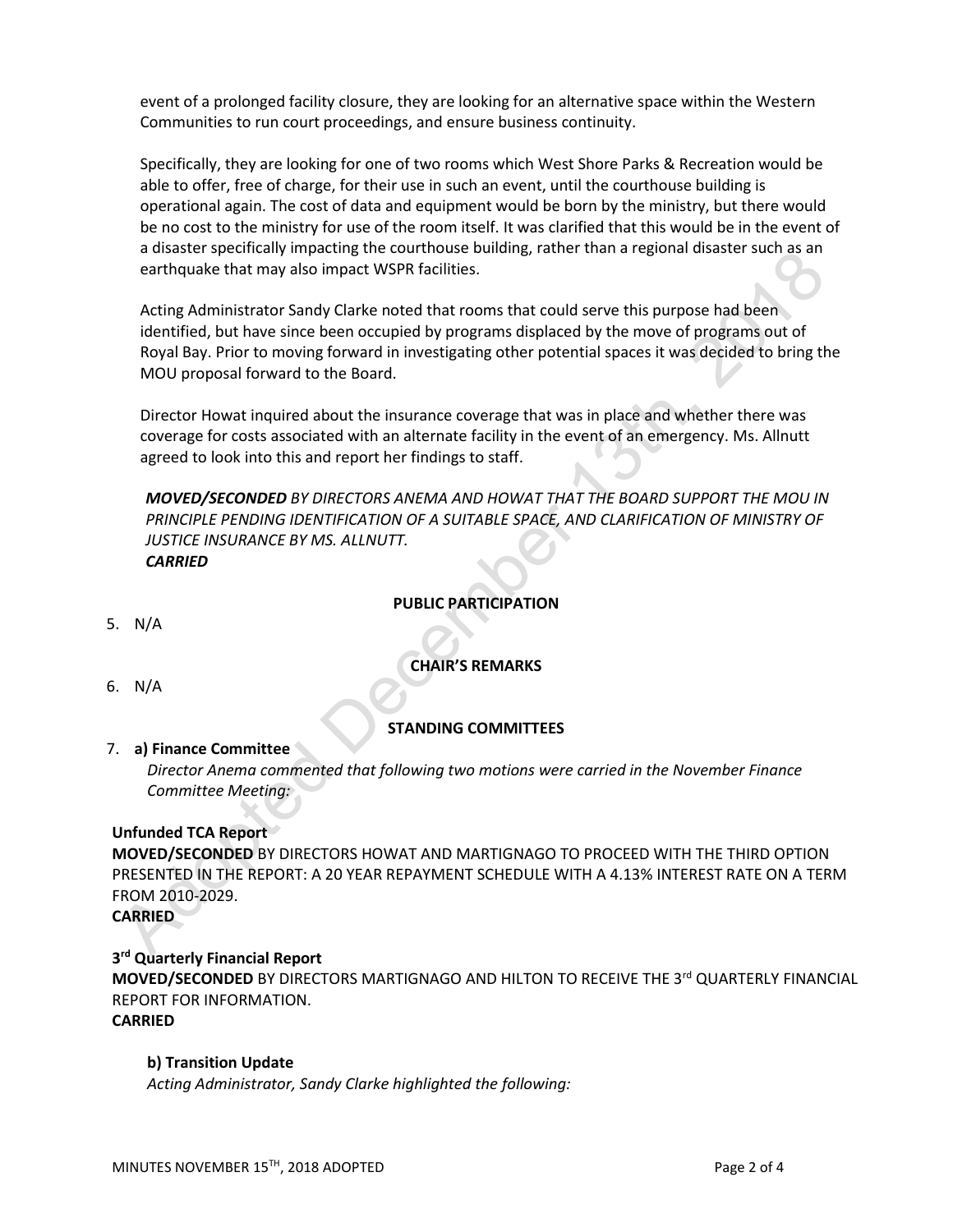Jonathan Huggett began his contract in September and has met with staff three times to gather information.

Mr. Huggett will be presenting his findings and recommendations on December 13<sup>th</sup>.

Discussion was had among the board of directors regarding the process of receiving Mr. Huggett's report.

# *FOR INFORMATION ONLY*

**OLD BUSINESS**

7. **N/A**

# **FOR INFORMATION**

# 10. **a) Administrator's Report**

*Sandy Clarke, Acting Administrator highlighted the following:*

Staff recently attended a Recreation Facilities Association of BC (RFABC) workshop in Duncan. Of particular focus was the ammonia leak that occurred in Fernie. An extensive review of what took place in Fernie was demonstrated through a video animation, followed by presentations on the lessons learned, and policy updates developed as a result of Work Safe and Technical Safety BC's post-event inspections. Updating our Ammonia Leak systems and procedures has been a substantial undertaking with many hours of staff time dedicated to group and individual training. We continue to move forward and improve systems and procedures.

Perfect Mind, our new registration software provider, was onsite for 2 days of training. The training aimed to enhance our usage of the software to ensure best practices in our use of the program.

The WSPR Employee Engagement Survey has been completed with 75 employees participating. This represents approximately 50 per cent of our regular staff and 25 per cent of our auxiliary staff. We are reviewing the survey responses for themes both in organizational strengths and areas of improvements to focus on moving forward.

Staff Day 2018 is set for November 27th. The keynote speaker will address the basics of inclusion and intercultural skills development, enabling us to take on the challenges of effectively serving diverse communities. This aligns with our Strategic Priority of Innovation and Leadership, within the key result area of Future Planning.

The Best of the Westshore awards was recently hosted at the Westin Bear Mountain. Once again WSPR was a finalist in the category of Best Place for Fitness, and was awarded the second place plaque.

The Federal summer grant program has been wrapped up for the summer of 2018, with WSPR receiving \$60,000 in funding for supporting summer student employment.

Team Canada will be hosting their World Junior camp at the Q Centre December 10-15, 2018. Team Canada will play a 3 game series versus a University All-star team during the camp.